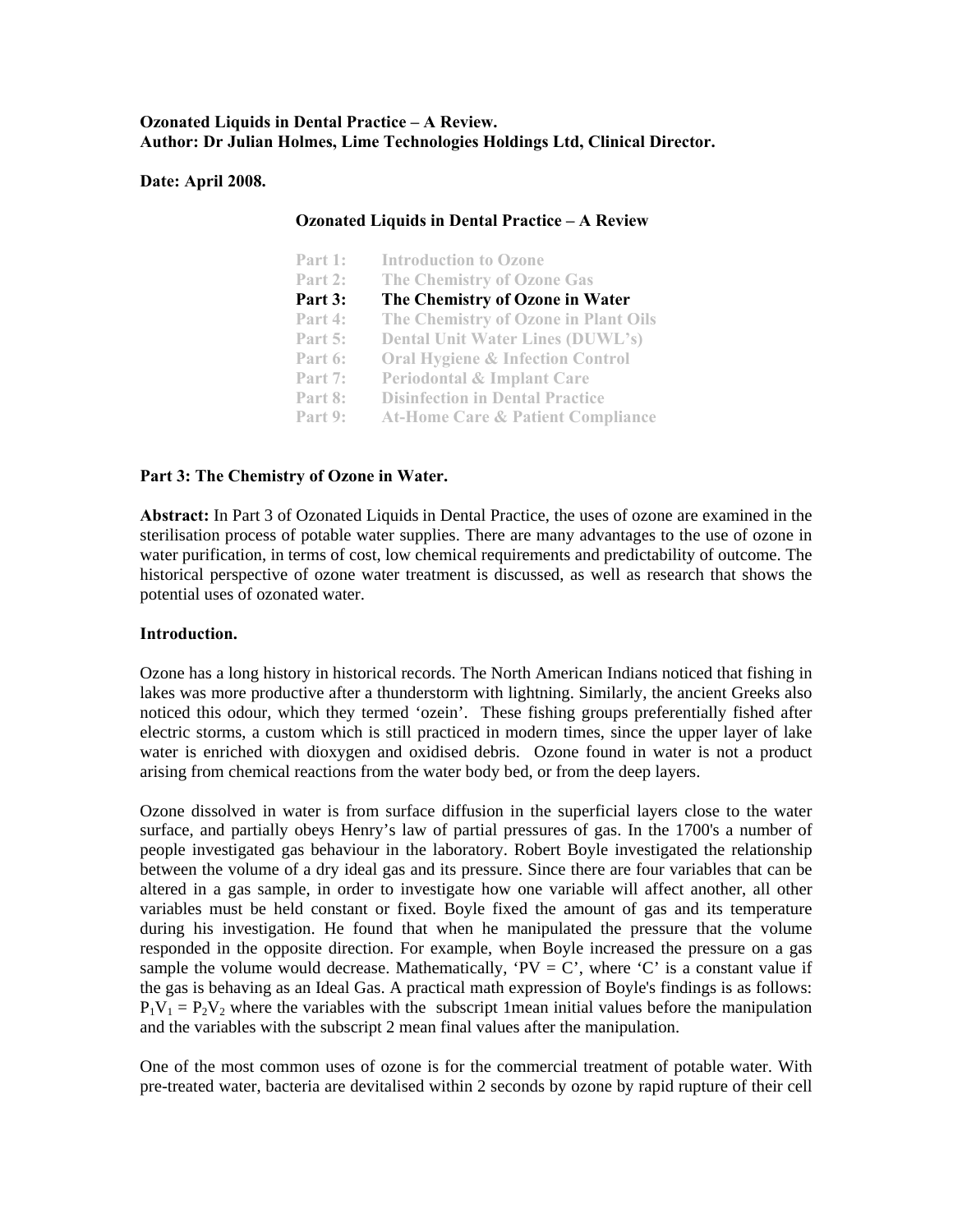membranes. In comparison, chlorine when used as a water disinfectant diffuses into the cell and requires up to 30 minutes to achieve bactericidal effects.

The rate of bacterial lysis is dependent upon the ozone concentration: the greater the degree of contamination, the greater the ozone concentration has to be. To maintain clean water, lower maintenance concentrations of chlorine are used. Scientists and doctors studied the ozonation system at the Oudshoorn plant in Holland and later constructed a 19,000  $M<sup>3</sup>/day$  (5 mgd) plant using ozonation for disinfection at Nice, France in the early 20th Century. Nice is often referred to as the birthplace of ozonation for drinking water treatment. Over 6000 cites and towns around the world use ozone as their every-day disinfection and sterilisation technique for this basic requirement for life.

questioned. This will be discussed further later. There are many areas of employment where man is exposed to sources of ozone. These are laser printers and some office photocopying equipment, All living organisms, including man, are continually exposed to zone during their daily lives. There have been many who have commented on the deleterious health effects of this reactive oxygen species (ROS), but in view of the positive benefits of the ROS, this is now being x-ray generators and other high voltage electrical equipment used in medical, dental and veterinary procedures and industrial manufacturing, water purification processes, when ozone is used as an oxidant for bleaching purposes, and electric arc welding and mercury lamps (*Dickermann et al 1954, Burleson et al 1975*).

## **The Chemistry of Ozone in Water.**

Modern science has unlocked more of nature's secrets, and it is now understood that different chemical molecular structures have unique properties in terms of solubility, and polarity. Pressure is the most important factor when dissolving gases in liquids. If the solute is a gas and the solvent





investigated by Henry, resulting in Henry's Law. In addition, temperature and solvent is a liquid then changes in pressure will affect solubility and this aspect was polarity also play an important role.

constant for the particular gas/solvent combination - effectively an equilibrium constant. If the solute in question is a gas, increasing the pressure increases the amount of gas in the solvent (in this case water) and therefore the concentration of gas. This is Henry's Law:  $C = k$  P where C is the concentration, P is the pressure and k is the Henry's law

potential concentration achievable. However, Henry assumed that there was no reaction between the solute and solvent. As ozone, the solvent, reacts with the solute, the water, the gas only partially obeys this gas law, and it can only be used as a guide to the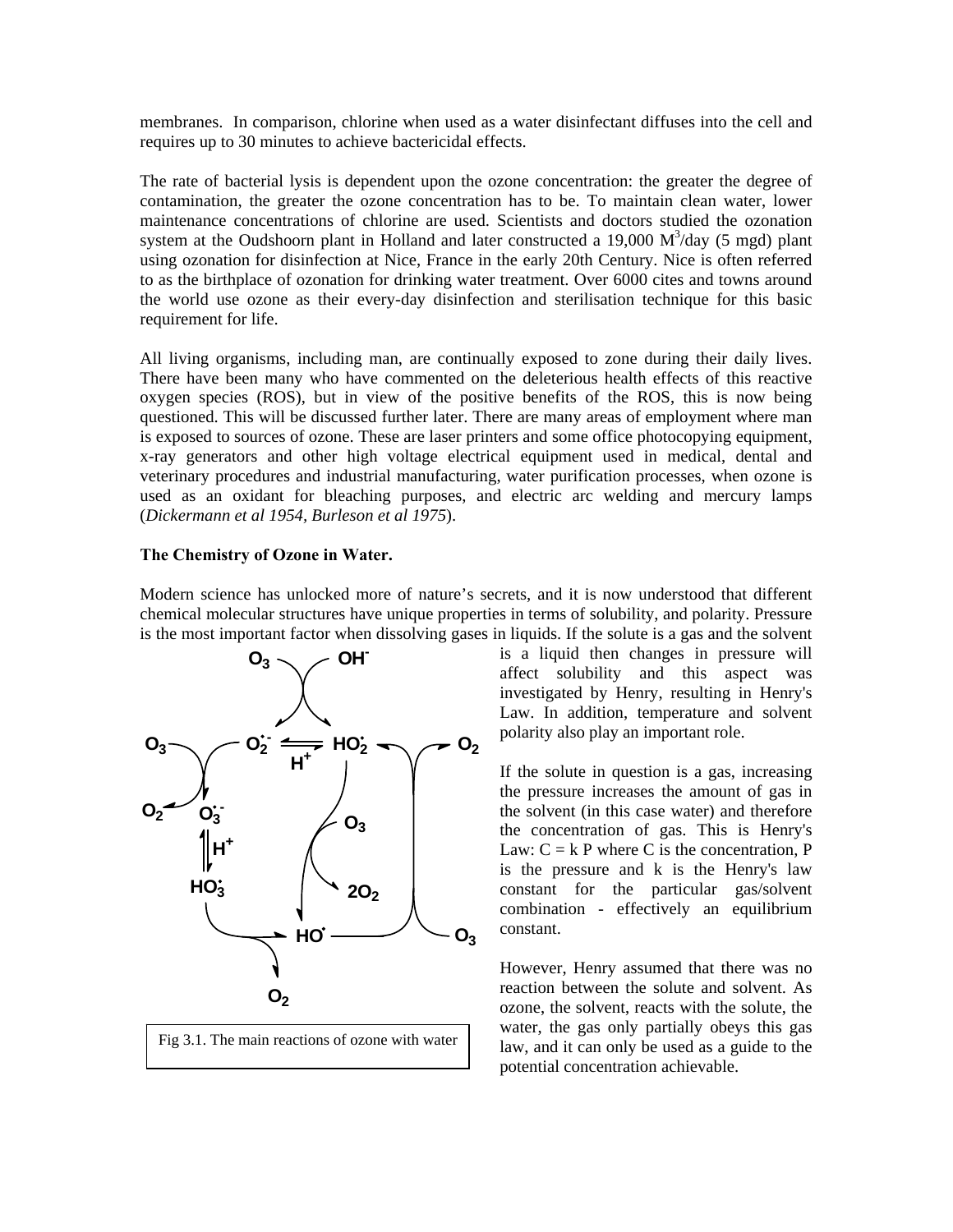As a guide, if pure water is used, decreasing the water temperature to just above zero, and pressurising the container to 2 or 3 atmospheres, about 5% volume of gas will dissolve.

For most practical applications, it can be assumed t hat ozone has a life span of about 10 hours if the water is kept cold. This time can be extended if the container is pressurised. Dissolved ozone will gradually break down to give oxygen and hydroxyl, chemical formulae OH, radicals which will undergo further reactions in the water. Howeve r, as soon as the water is allowed to return to room pressure and temperature, ozone will boil off a nd start to break down to oxygen.

Ozone has played a significant role in the treatment process of industrial wastes and effluents in the past and will continue to do so in the future. T he utilisation of ozone in industrial situations has a long and impressive history, one that pre-dates current environmental concerns. It is used to clean and sterilise water in the production of mi cro-chips, and to sterilise water used in the manufacture of soft drinks (for example Cadbury Schweppes use ozone to sterilise their water prior to the manufacture of their range of soft drinks ).

When ozone is used to treat drinking water, it is effective in eliminating colour, taste, and odor. Its competition, chlorine, which is used in many facilities as a disinfectant, has recently been reason, there is increased pressure to reduce or eliminate chlorine as a primary disinfectant to water. Ozone is 150 times more powerful than chlorine and 3500 times faster acting. It eliminates found in scientific studies to have a tendency to create carcinogens as it breaks down. For this harmful metals as well, by causing these metals to clump together which allow them to be large enough to filter out. Because of ozone's short life, it quickly converts to pure oxygen and thus adds much needed oxygen to the water. Since ozone water purification systems require very few chemicals, they are healthier and very cost-effective in long-term applications.

The OH radical is an extremely reactive species that can contribute to tissue injury, and ozone is radicals on the pathogenesis of periodontal tissue destruction were extensively assessed (*Embery nd Waddington 1994, Moseley et al 1997, Waddington et al 2000*). *a* known to promote free radical generation both *in vivo* and *ex-vivo* (*Goldstein and Balchum 1967, Goldstein et al 1969, Menzel 1970, Roehm et al 1971, Freeman et al 1979, Dillard et al 1978*). Since the reduction potential of the  $O_3/O_3$ <sup> $\bar{ }$ </sup> couple is about +1.6 volts, (*Pryor et al 1976*) electron transfer reactions of ozone with thiols and catechol-like compounds, as well as many other biological electron donors, are thermodynamic possibilities. In addition, the effects of free

For therapeutic use, ozone is generated by passing oxygen through two high tension electrodes. During generation of ozone some 60 multiple molecular combinations can be found. These last only for nanoseconds breaking down rapidly during collision of the molecules. The quality of the ozone is determined by the purity of the oxygen source. Bottled oxygen provides the purest raw material, followed by oxygen produced from oxygen-concentrators.

concentration of ozone used for the treatment. The contact time between the ozone and tissues is important. The longer the ozone is in contact with the tissues to be treated, the more effective the Several vital factors are important for successful ozone treatment in addition to the quality and treatment is. As mentioned before, ozone is relatively unstable with a half life of 5 – 30 minutes. Contact time is the time when the diatomic molecule which is ozone is in contact with organic or chemical matter in the atmosphere, water or body fluids. When contact happens one oxygen atom breaks away. This is called the singlet O. Singlet O is a very aggressive oxidiser: it oxidises the chemicals or metals into oxides. It will also oxidise all bacteria, moulds and fungi, viruses and parasites. Unhealthy cells such as cancer cells are also oxidised. Ozone thus is a non-chemical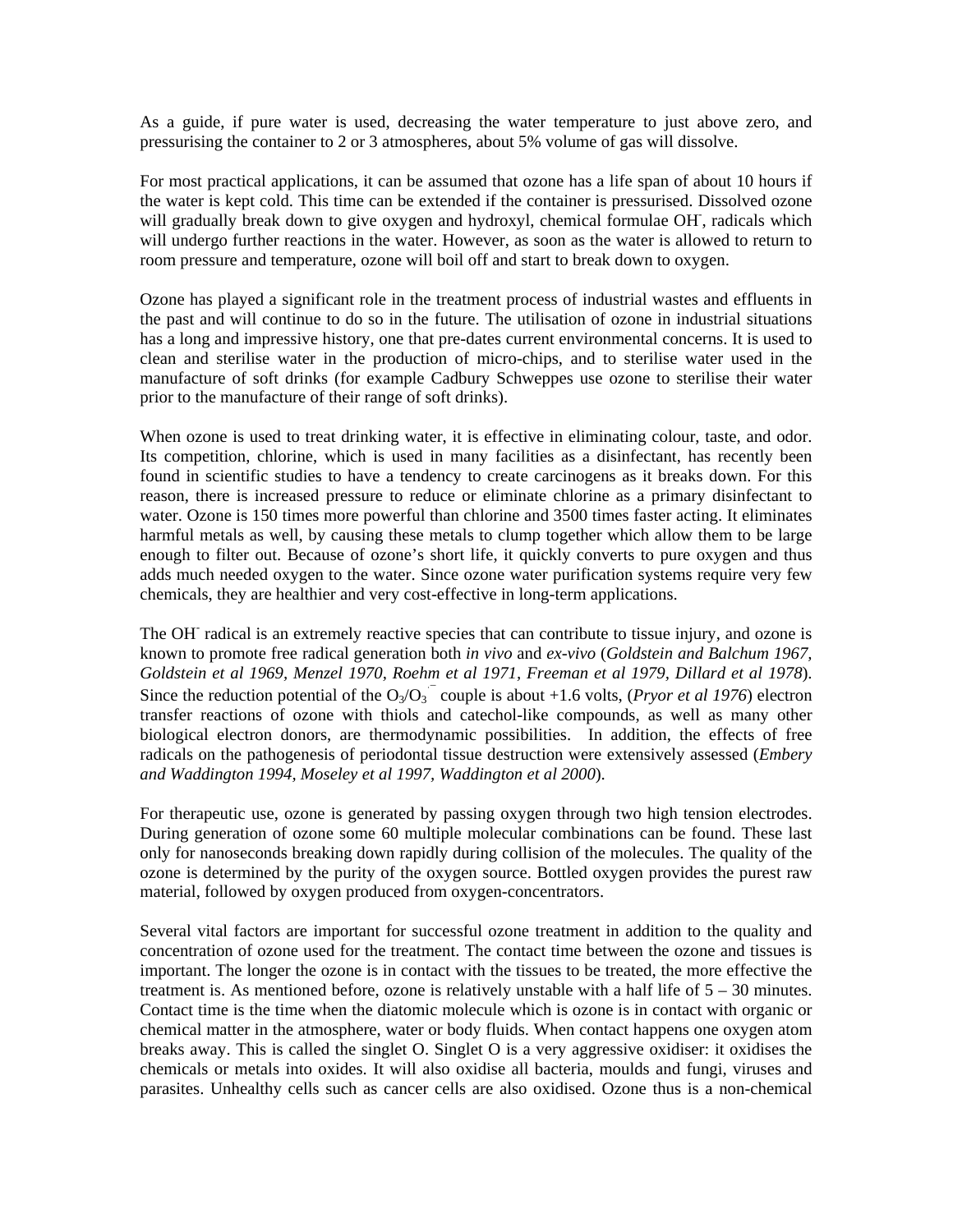disinfectant. It is the second most powerful oxidiser in nature, second to Fluorine. In comparison to ozone, fluorine is a very toxic gas and has no part to play in medical therapeutics.

stability of ozone also depends on the alkalinity or acidity of the tissue and body fluid. In an alkaline milieu ozone is more stable and the contact time is increased with better results. Since The contact time can be defined as the length of time the tissues are exposed to ozone before ozone disintegrates. The longer the contact time, the better the micro-biological kill rate. Baysan showed that by increasing the contact time from 10 seconds to 20 seconds, the bacterial kill rate changed from ozone being a disinfectant to acquiring sterilising effect (*Baysan 2002*). The ozone when disintegrated reverts back to oxygen, it is environmentally friendly.

Life process depends on the balanced functioning of the Redox system. The Redox system is the acronym for the process of **Red**uction and **ox**idation going on to sustain the life process. In lay language oxidation means frying or burning, and reduction means putting out the fire. For oxidation to occur, oxygen needs to be supplied. Oxidation is necessary for energy production. Oxidation cannot continuously occur without control. It is like a fire used to cook food. When the cooking is finished, the fire is put out. In the body oxidation is stopped by reduction i.e. the oxygen is removed.

Ozone is a polymer of oxygen and is a very aggressive oxidant. It is also ten times more soluble in water and body fluids than oxygen. As a result of the reaction of this singlet O on substances, a hydroxyl radical and super oxide is formed. The singlet O also reacts with the hydrogen peroxide in the body. Hydrogen peroxide  $(H_2O_2)$  is produced in the body during normal cellular metabolism. This singlet O reacts with  $H_2O_2$  forming hydroxyperoxyl radical. This is known popularly as peroxide. Peroxides are destructive free radicals.

upon by ozone resulting in molecular oxygen, hydroxyl radical and hydrogen radical. Ozone also acts on contact with unsaturated fatty acids producing  $H_2O_2$ . This is further acted

A few amino acids react to ozone. The majority of proteins are not susceptible to ozone. Ozone can also inhibit certain enzymatic activity in the body. Ozone also reacts with nucleic acids causing a break in the nuclear strands.

radical. A free radical is formed when an atom has no electron to share with another atom. The electrons orbit the nucleus of the atoms in pairs. When one of the pair separates or is lost the All the above reactions mentioned are due to the singlet O that separates from the  $O_3$  molecules, when ozone comes in contact with the body fluids and organic matter. This single O is a free single electron, since it cannot survive alone, desperately seeks a partner. In the process of search for another electron to pair with, the single electron or the free radical can cause much damage to the tissues. Many chemical reactions occur through free radicals. Free radicals cause polymerisation and precipitation of soluble proteins and cross linking of DNA molecules. All this prevents normal functioning of the cell. When cells cannot function efficiently, ill health results.

The singlet oxygen is in a very high energy state and initiates oxidation. Oxidation in turn causes that it could be a healer. All the healthy cells in the tissues and organs in the body have free radical scavengers and nutrients to prevent oxidation. They are all protected from possible destroyed. These antioxidants are Vitamins C & E, Beta Carotene, Selenium, Methionine, and Glutathione. Zinc helps activation of antioxidants. Other antioxidants are found in raw tomatoes, the production of free radicals. When ozone creates all these damaging reactions it seems illogical damage by the singlet oxygen and resulting free radicals. Only unhealthy cells which have lost this protective mechanism and organisms which are devoid of antioxidants and scavengers are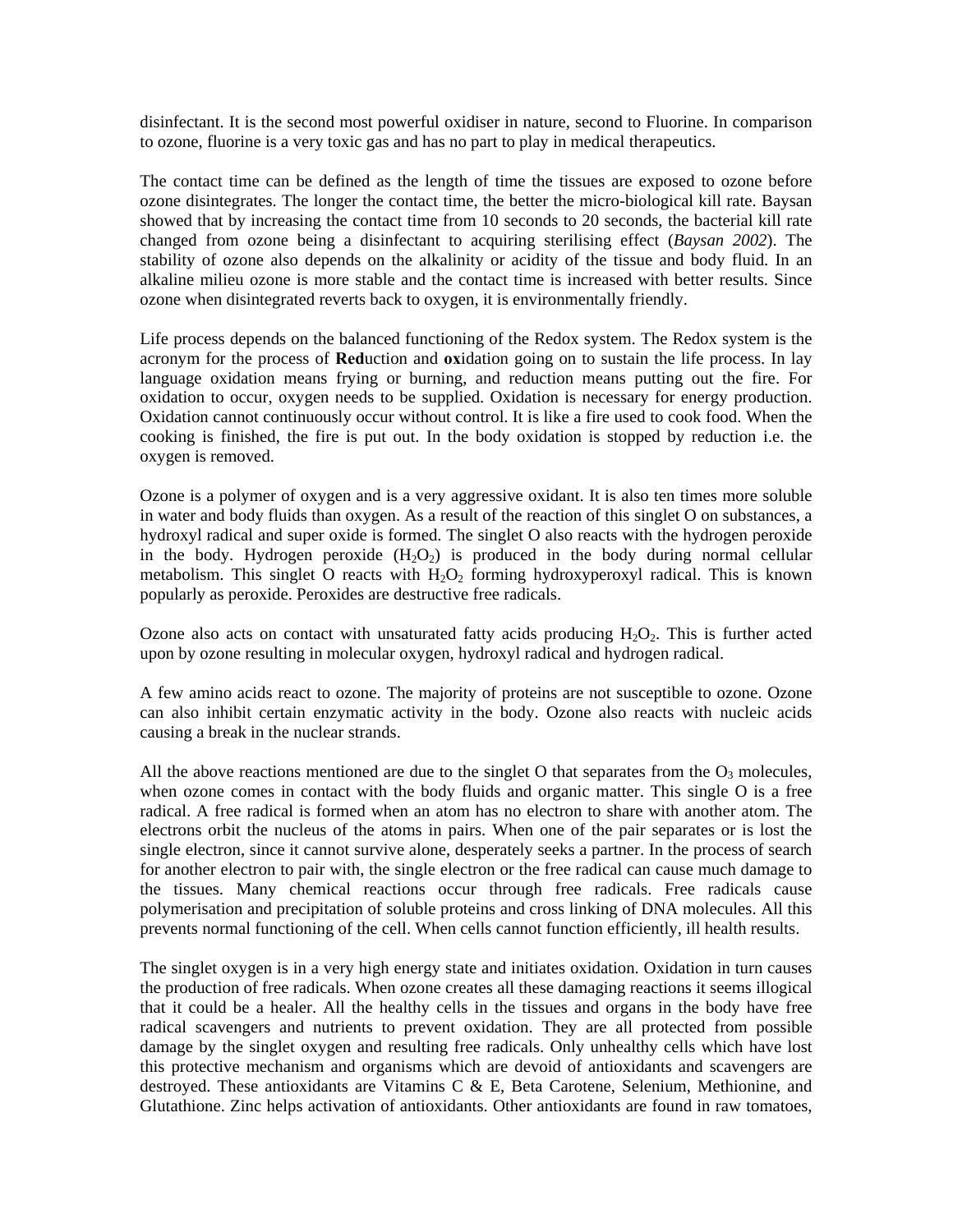grape seed extract, pine bark and red wine. Including these substances in daily diet and taking them as supplements will enhance the antioxidant activity of the tissue.

The cells contain free radicals scavengers such as superoxidase dermatase, catalase, and hydralase. They scavenge the free radicals produced and neutralise them. They inhibit the uncontrolled activity of free radicals and their destruction of tissues by the singlet oxygen. Thus all healthy cells and tissues containing antioxidant and free radicals scavengers are protected from damage. Degenerate cells such as cancer cells, viruses, bacteria and fungi which do not have the protection of the antioxidants and free radical scavengers, will be oxidised by free radicals produced by singlet oxygen. Hence ozone is able to destroy them and sterilise the tissue fluids. Moreover ozone acts as a catalyst for the cells to increase the concentration of these protective substances.

As a bonus, when the singlet oxygen is released the remaining part of the molecule, ozone reverts back to health giving life sustaining oxygen, which circulates in the body nourishing the oxygen starved tissues.

These electromagnetic reactions and electro voltaic reactions result in profuse photon and energy Various other beneficial reactions result with ozone therapy. The electrons in the atoms of the ozone molecules jump from inner orbit, the L level, to K level, the outer orbit, and back. In this quantum jumping of the electrons much electrical and magnetic activity is created and is released. transfer stimulating many beneficial reactions leading to cellular health.

The ability of ozone to sterilise and deodorise by powerful oxidation is used in water purification, in many large cities all over the world. The human body is made up of 57 % of its weight in water. This water is distributed all over the body as blood, lymph, extra cellular and intra cellular fluid. It makes sense that ozone can also sterilise the body fluids helping to get rid of noxious and toxic chemicals and organisms.

By its electro magnetic reaction ozone also stimulates and modulates the immune system, particularly the lymphocytes. Stimulating the lymphocytes and other cells, special substance called interleukins are produced.

Oxygen has to be metabolised by bio chemical processes such as glycolysis, citric acid, cycle, and mitrochronical respiration. All these reactions are enhanced, when ozone is introduced into the blood.

cysts are susceptible to ozone but are unaffected by normal levels of chlorine in water. Ozone is 25 times more effective than hypochlorous acid, 2,500 times more effective than hypochlorite, found in the development of kidney, bladder and colon cancer. In the USA, the FDA and EPA certify ozone as able to destroy 99.9992% of all pathogenic germs in the purification of water Ozone is more efficient than chlorine for water purification: an ozone level of 0.04ppm in just 4 minutes has been shown to eliminate bacteria, mold and fungus. Giardia and Cryptosporidium and 5,000 times more than chloramine. (Results measured by the time needed to kill 99.99% of all micro-organisms). Any unreacted ozone simply breaks down into oxygen. Compare ozone to chlorine. Chlorine *reacts* with organic materials to form chloroform, carbon tetrachloride etc generally known as trihalomethanes. Trihalomethanes have been implicated as the carcinogens whilst destroying 99.9992% of pollutants in the water simultaneously.

The research into ozonated fluids have examined the effects of drinking ozonated water on gut fections (*vanden Bossche et al 1994*), and Khadre and Yousef (*Khadre and Yousef 2001*) inexamined the sporicidal action of ozone and hydrogen peroxide. This study built on the earlier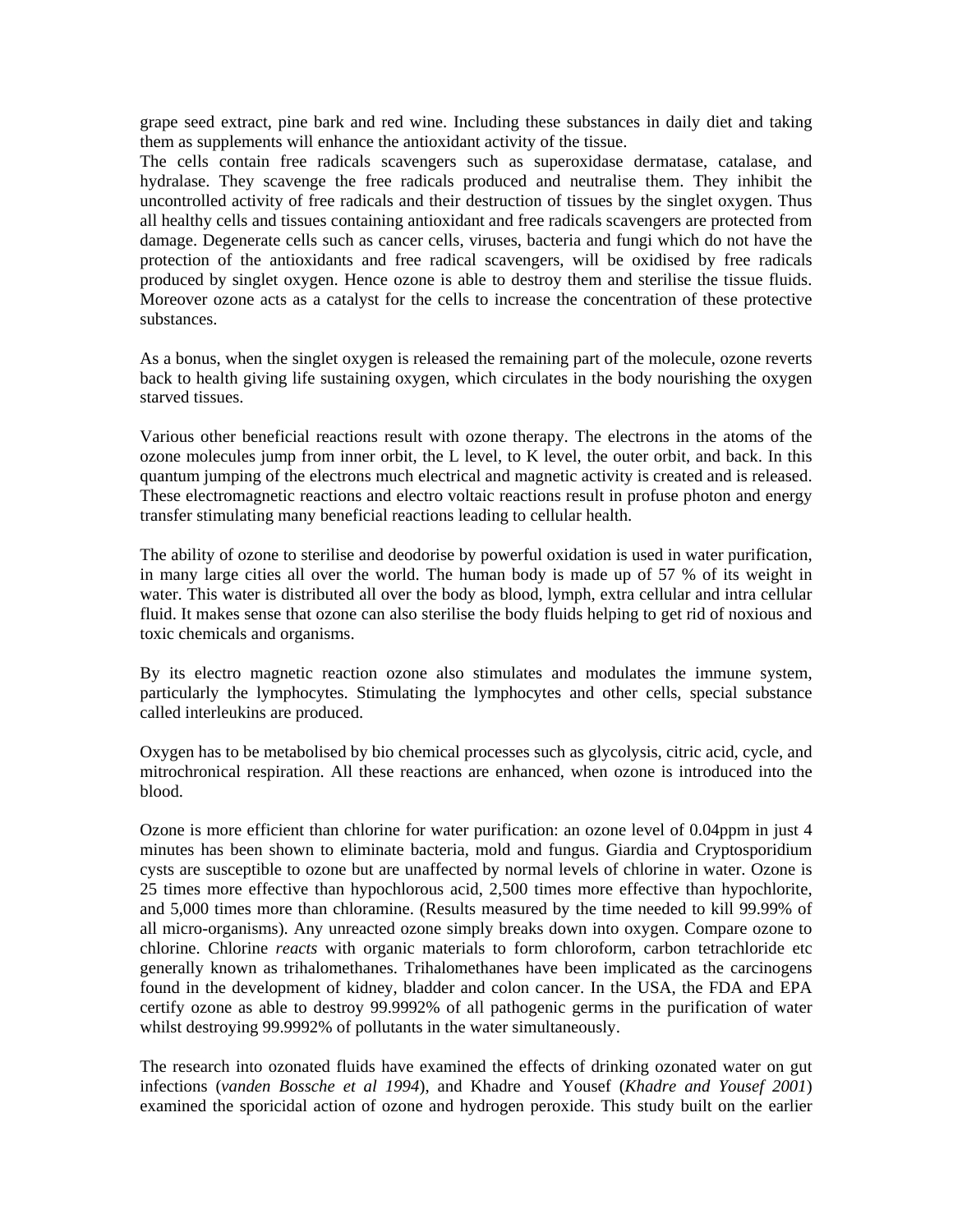work of Vestergard (*Vestergard 1994*) who was looking at establishing and maintaining pathogen free conditions in aqueous solutions using ozone. Vestergard's paper examined the use of ozone in space applications for the elimination of pathogens using ozone. Vestergard's area of research was creating pathogen free conditions in aqueous solutions containing organic matter. This research, although concerned with hydroponic agricultural systems, can be carried into general potable water studies. The use of a portable water steriliser using ozone in rural areas, as well as by campers in remote rural locations to create sterile and potable water, is supported by this paper.

(Crowe et al 2007). In 2007, further studies by Bialka and Demirci (Bialka and Demirci 2007, Bialka and Demirci 2007) examined the use of ozone to eliminate Escherichia coli from The use of aqueous ozone in food cleansing is approved by the FDA in the USA. In 1999, Kim *et al* (*Kim et al 1999*) reviewed the use of ozone in the food industry. Young *et al* demonstrated that mycotoxins could be removed by washing food produce with ozonated water (*Young et al 2006*). Crowe *et al* (*Crowe et al 2006*) evaluated the use of ozone to remove fertilizers on soft fruit and later examined the use of ozone as an alternative to chlorine to disinfect and wash blueberries harvested soft fruit. In the meat industry, ozone has been used to eradicate Clostridium perfringens (*Novak and Yuan 2004*), Escherichia coli and Salmonella (*Castillo et al 2003*).

The referenced research for the use of ozonated fluids in dentistry date back to the 1950's. Wuhrmann and Meyrath examined the bactericidal effect of aqueous ozone solutions (*Wuhrmann and Meyrath 1955*), effectively repeating the observations of Dr Edwin Fisch in 1932. In the 1960's, Onouchi (*Onouchi 1965*) examined the bactericidal action of aqueous solution of  $O_3$  in dentistry.

sterile water. However, patients should also be informed that there is an interaction of aqueous ozone with anti-microbials. This research has been published, illustrating the importance of There are many benefits to drinking ozonated water, to control oral hygiene and as a source of potential interactions of dissolved ozone and prescribed anti-microbials. Patients who are taking a course of antibiotics may need to be informed that the use of ozonated water inactivates antibacterial agents (*Dodd et al 2006*) and in particular amoxicillin (*Andreozzi et al 2005*), progesterone (*Barron et al 2006*) and tetracycline (*Dalmázio et al 2007*). For concern to dentists is that ozone may inactivate the anti-microbial effects of triclosan (*Suarez et al 2007*).

showed endocrine disruptors were destroyed by ozonated water and Ledakowicz et al showed resin acids were removed from water by the action of ozone (*Ledakowicz et al 2006*). These A current topic of debate in dental material science and long term potential effects, are endocrine disruptors found in resin-based dental restorative materials. Deborde *et al* (*Deborde et al 2005*) papers potentially point towards a pathway to remove these chemicals from the body system after placement of 'modern' tooth-coloured or 'white' fillings.

chemical reactions of ozone with organic impurities, when compared to chlorine. For example, the chemical kinetics of ozone is extensively discussed by Onstad et al 2007 (Onstad et al 2007). Cryptosporidium parvum oocysts. He states that the apparent activation energy for the Papers examining the sterilisation of municipal water supplies have shown the accelerated This and other studies agree that the mode of sterilisation is via the <sup>-</sup>OH radical (von Gunten *2003*) and organic micropollutants are oxidized with ozone selectively. In a later paper, von Gunten (*von Gunten 2003*) discussed the '*excellent disinfectant*' effects of ozone and this effect '*can even be used to inactivate microorganisms such as protozoa which are very resistant to conventional disinfectants*'. von Gunten continues to discuss inactivation rates for six bacterial species, E. coli, Bacillus subtilis spores, Rotavirus, Giardia lamblia cysts, Giardia muris cysts,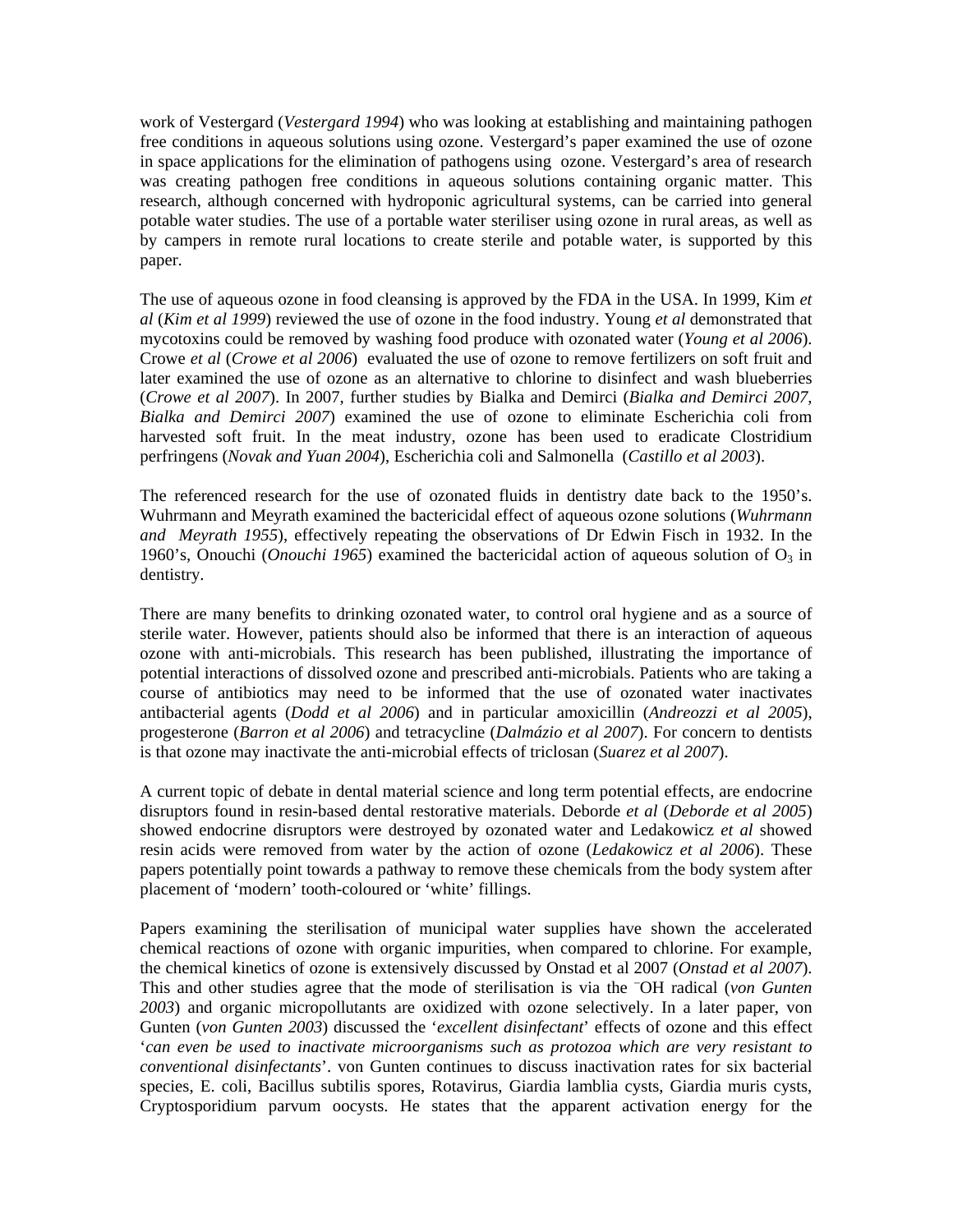inactivation of bacteria is in the same order as most chemical reactions  $(35-50 \text{ kJ mol}(-1))$ , whereas it is much higher for the inactivation of protozoa (80 kJ mol(-1)). This requires significantly higher ozone exposures at low temperatures to get a similar inactivation for protozoa.

typically fast and occur by an oxygen atom transfer reaction. The by-product of main concern is bromate, which is formed in bromide-containing waters. A low drinking water standard of 10 In a second later paper, von Gunten (*von Gunten 2007*) further elaborates on the treatment of drinking water. His paper shows the oxidation of organic and inorganic compounds during ozonation can occur via ozone or OH radicals or a combination thereof, as Ozone is an electrophile with a high selectivity. The reactions of ozone with inorganic compounds are microgL( $-1$ ) has been set for bromate. In certain cases (bromide  $>$  approximately 50 microgL( $-$ 1)), it may be necessary to use control measures to lower bromate formation by lowering the pH, adding ammonia or by a chlorination-ammonia process.

Studies to look at increasing the solubility of ozone in fluids have identified that the use of ultrasonics (*Zhang et al 2007*) increases ozone solubility, and allows the use of less powerful ozone generators . This is of importance to developing countries and rural areas where these units could be run from solar power.

excellent anti-microbial effect. Dental researchers have started to examine the effects of ozonated fluids in periodontal disease. Huth *et al* in two papers in 2006 and 2007 (*Huth et al 2006, Huth et al 2007*) examined the effect of ozone on periodontal tissues. The 2007 paper compared traditional periodontal anti-microbial products with the use of ozonated water. Both papers concluded that ozonated water has an

Huth *et al* (*Huth et al 2007*) in their later paper examined the effect of ozone on the influence on the host immune response. These researchers chose the NF-kappaB system, a paradigm for inflammation-associated signaling/transcription. Their results showed that that NF-kappaB activity in oral cells in periodontal ligament tissue from root surfaces of periodontally damaged teeth, was inhibited following incubation with ozonized medium. The Huth 2007 study establishes a condition under which aqueous ozone exerts inhibitory effects on the NF-kappaB system, suggesting that it has an anti-inflammatory capacity (*Huth et al 2007*).

Low *et al (Low et al 2006)* evaluated the effects of ozone-treated surface-modified porous silicon, with a view to achieve mammalian cell adhesion onto the modified surface. The success of these researchers opens alternatives to titanium implant materials. Silicone products are whitecoloured, and may offer cosmetic advantages when placed in the aesthetic anterior region.

Water pollutant studies have shown how ozone can be used to treat multiple water sources to manufacture potable water (*Frinak et al 2006, Ku et al 2007, Al Momani et al 2008*), and treat waste effluent (*Ledakowicz et al 2006, Ku et al 2007, Sung et al 2007, Pi et al 2007, Dietrich et al 2007*).

endophthalmitis, which is usually fatal. Takahashi et al (*Takahashi et al 2004*). In this study, The anti-microbial effect of ozone has also been looked at in terms of treating infectious ozonated water was used to flush the anterior chamber as prophylaxis against infectious endophthalmitis with excellent anti-microbial effects.

stearothermophilus spores were the most resistant micro-organism in the TSO<sub>3</sub> ozone sterilizer. Ozone has been used for years as a disinfectant in water.  $TSO<sub>3</sub>$  has developed an ozone sterilizer for heat sensitive medical instruments. The inactivation kinetics of *Geobacillus stearothermophilus* spores alone, or mixed with hard water or serum has been studied. *G.*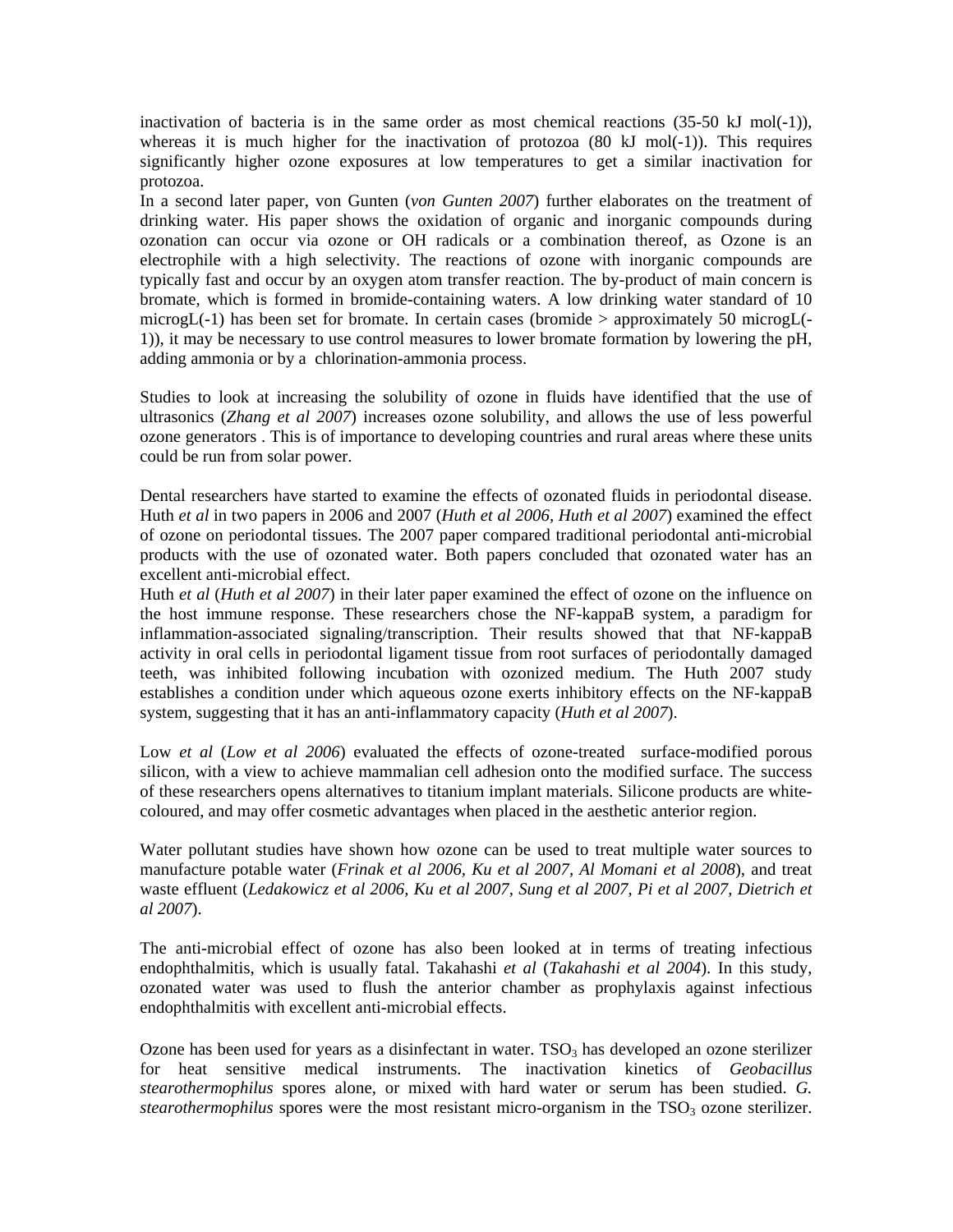Survivor curve and negative fraction analysis were performed to estimate the D-value of the spores as a function of the critical process parameter. In the  $TSO<sub>3</sub>-125L$  sterilizer, microorganisms inactivation follows the Chicks and Watson's law for chemical disinfectant, a first order rate kinetic was found. In contrast to steam and Ethylene oxide sterilization process, the ozone process is dose dependent.

an ozone concentration higher than  $0.3 \text{ mg/L}$ , and a continuous time operation of 10 minutes. This allowed the production of 10 litres of ozonated water. If an air-supply is used instead of an Véliz E, *et al* (*Véliz E, et al, 2004*) showed that small domestic ozonators were very efficient at reducing and eliminating micro-organisms in drinking water. The best operating conditions were: a water pressure at the equipment inlet of 1 kg/cm<sup>2</sup>, a water flow of 1 L/minute, oxygen source, and assuming at worst 10% efficiency, then 20 minutes of ozone bubbled through a sparging stone would seem to suffice.

# **References:**

**Al Momani F, Smith DW, Gamal El-Din M.** Degradation of cyanobacteria toxin by advanced oxidation processes. J Hazard Mater. 2008 Jan 31;150(2):238-49.

**Andreozzi R, Canterino M, Marotta R, Paxeus N.** Antibiotic removal from wastewaters: the ozonation of amoxicillin. J Hazard Mater. 2005 Jul 15;122(3):243-50.

**Babior BM, Takeuchi C, Ruedi J, Gutierrez A, Wentworth P Jr.** Investigating antibodycatalyzed ozone generation by human neutrophils. Proc Natl Acad Sci U S A. 2003 Mar 18:100(6):3031-4. Epub 2003 Feb 24.

**Barron E, Deborde M, Rabouan S, Mazellier P, Legube B.** Kinetic and mechanistic investigations of progesterone reaction with ozone. Water Res. 2006 Jun;40(11):2181-9.

**Baysan A.** Management of Primary Root Caries using Ozone Therapies. PhD Thesis, University of London, 2002.

Bialka KL, Demirci A. Efficacy of aqueous ozone for the decontamination of Escherichia coli 157:H7 and Salmonella on raspberries and strawberries. J Food Prot. 2007 May;70(5):1088-92. O

Bialka KL, Demirci A. Decontamination of Escherichia coli O157:H7 and Salmonella enterica on blueberries using ozone and pulsed UV-light. J Food Sci. 2007 Nov;72(9):M391-6.

van den Bossche G, Wustmann U, Krietemeyer S. Ozone disinfection dynamics of enteric viruses provide evidence that infectious titer reduction is triggered by alterations to viral colloidal properties. Microbiol Res. 1994 Nov;149(4):351-70.

#### **Boyle Law of Gases**

Burleson GR, Murray TM, Pollard M. Inactivation of viruses and bacteria by ozone, with and without sonication. Appl Microbiol. 1975 Mar:29(3):340-4.

Castillo A, McKenzie KS, Lucia LM, Acuffi GR. Ozone treatment for reduction of Escherichia coli 0157:H7 and Salmonella serotype typhimurium on beef carcass surfaces. J Food Prot. 2003 May;66(5):775-9.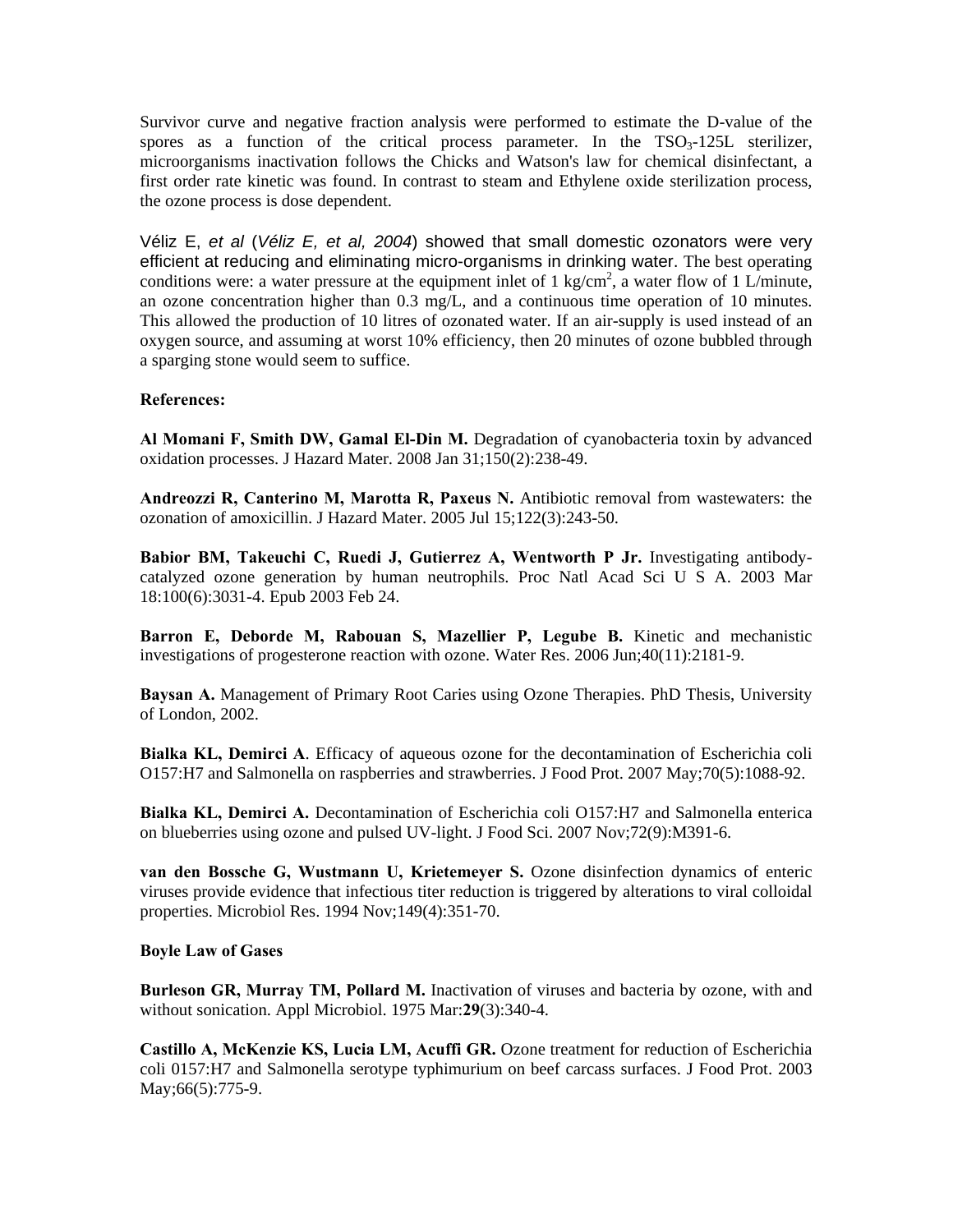**Crowe KM, Bushway AA, Bushway RJ, Davis-Dentici K, Hazen RA.** A comparison of single 2007 Jan 16. oxidants versus advanced oxidation processes as chlorine-alternatives for wild blueberry processing (Vaccinium angustifolium). Int J Food Microbiol. 2007 May 1;116(1):25-31. Epub

Crowe KM, Bushway AA, Bushway RJ, Hazen RA. Evaluation of chemical and photochemical oxidation processes for degradation of phosmet on lowbush blueberries (Vaccinium angustifolium). J Agric Food Chem. 2006 Dec 13;54(25):9608-13.

Dalmázio I, Almeida MO, Augusti R, Alves TM. Monitoring the degradation of tetracycline by ozone in aqueous medium via atmospheric pressure ionization mass spectrometry. J Am Soc Mass Spectrom. 2007 Apr;18(4):679-87. Epub 2007 Jan 17.

of some endocrine disruptors. Environ Sci Technol. 2005 Aug 15;39(16):6086-92. **Deborde M, Rabouan S, Duguet JP, Legube B.** Kinetics of aqueous ozone-induced oxidation

**Dickermann J M, Castrabertti AO, Fuller JE.** Action of ozone on water-borne bacteria. J Eng Water Works Assoc 1954: **68**: 11.

**ietrich JP, Loge FJ, Ginn TR, Başağaoğlu H.** Inactivation of particle-associated **D** microorganisms in wastewater disinfection: modelling of ozone and chlorine reactive diffusive transport in polydispersed suspensions. Water Res. 2007 May;41(10):2189-201. Epub 2007 Mar 27.

Dillard CJ, Litov RE, Savin WM, Dumelin EE, Tappel AL. Effects of exercise, vitamin E, and ozone on pulmonary function and lipid peroxidation. J Appl Physiol. 1978 Dec:**45**(6):927-32.

Dodd MC, Buffle MO, Von Gunten U. Oxidation of antibacterial molecules by aqueous ozone: moiety-specific reaction kinetics and application to ozone-based wastewater treatment. Environ Sci Technol. 2006 Mar 15;40(6):1969-77.

Embery G, Waddington R. Gingival crevicular fluid: biomarkers of periodontal tissue activity. dv Dent Res. 1994 Jul:**8**(2):329-36. A

Freeman BA, Sharman MC, Mudd JB. Reaction of ozone with phospholipid vesicles and human erythrocyte ghosts. Arch Biochem Biophys. 1979 Oct 1:197(1):264-72.

Frinak EK, Abbatt JP. Br2 production from the heterogeneous reaction of gas-phase OH with aqueous salt solutions: Impacts of acidity, halide concentration, and organic surfactants. J Phys Chem A. 2006 Sep 7;110(35):10456-64.

Proc Soc Exp Biol Med. 1967 Nov:126(2):356-8. **Goldstein BD, Balchum OJ.** Effect of ozone on lipid peroxidation in the red blood cell.

**Goldstein BD, Lodi C, Collinson C, Balchum OJ.** Ozone and lipid peroxidation. Arch Environ Health. 1969 Apr:**18**(4):631-5.

**von Gunten U**. Ozonation of drinking water: part I. Oxidation kinetics and product formation. Water Res. 2003 Apr;37(7):1443-67.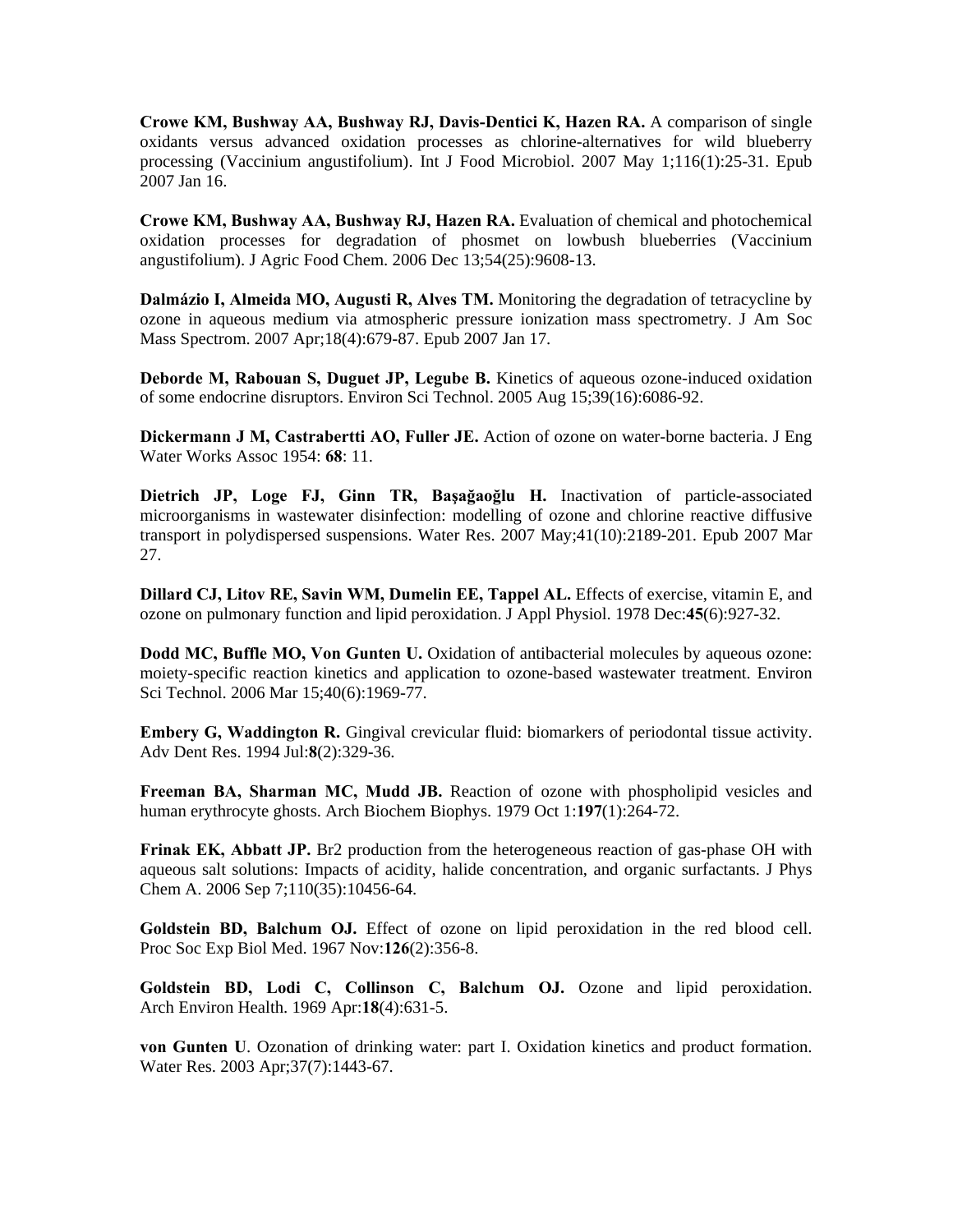**von Gunten U.** Ozonation of drinking water: part II. Disinfection and by-product formation in presence of bromide, iodide or chlorine. Water Res. 2003 Apr;37(7):1469-87.

**von Gunten U.** The basics of oxidants in water treatment. Part B: ozone reactions. Water Sci Technol. 2007;55(12):25-9.

**Huth KC, Jakob FM, Saugel B, Cappello C, Paschos E, Hollweck R, Hickel R, Brand K**. Effect of ozone on oral cells compared with established antimicrobials. Eur J Oral Sci. 2006 Oct;114(5):435-40.

Brand K. Effect of aqueous ozone on the NF-kappaB system. J Dent Res. 2007 **Huth KC, Saugel B, Jakob FM, Cappello C, Quirling M, Paschos E, Ern K, Hickel R,** 

#### **Henry's Law of Partial Pressures**

Kettle AJ, Clark BM, Winterbourn CC. Superoxide converts indigo carmine to isatin sulfonic acid: implications for the hypothesis that neutrophils produce ozone. J Biol Chem. 2004 Apr 30:279(18):18521-5.

**Khadre, Yousef AE.** Sporicidal action of ozone and hydrogen peroxide: a comparative study. Int J Food Microbiol. 2001 Dec 30;71(2-3):131-8.

quality of foods: a review. J Food Prot. 1999 Sep;62(9):1071-87. **Kim JG, Yousef AE, Dave S.** Application of ozone for enhancing the microbiological safety and

**Ku Y, Lin HS, Wang W, Ma CM.** Decomposition of phorate in aqueous solution by ozonation. J Environ Sci Health B. 2007 Feb;42(2):143-9.

Ledakowicz S, Michniewicz M, Jagiella A, Stufka-Olczyk J, Martynelis M. Elimination of resin acids by advanced oxidation processes and their impact on subsequent biodegradation. Water Res. 2006 Oct;40(18):3439-46.

Low SP, Williams KA, Canham LT, Voelcker NH. Evaluation of mammalian cell adhesion on surface-modified porous silicon. Biomaterials. 2006 Sep;27(26):4538-46.

**Menzel DB.** Toxicity of ozone, oxygen, and radiation. Annu Rev Pharmacol. 1970:**10**:379-94.

Moseley R, Waddington RJ, Embery G. Degradation of glycosaminoglycans by reactive 31. Biochim Biophys Acta. 1997 Dec **31**:1362(2-3):221 oxygen species derived from stimulated polymorphonuclear leukocytes.

 Food Prot. 2004 Feb;67(2):342-6. J **Novak JS, Yuan JT.** Increased inactivation of ozone-treated Clostridium perfringens vegetative cells and spores on fabricated beef surfaces using mild heat.

**Onouchi T.** A study on the bactericidal action of aqueous solution of O3 in dentistry. J Nihon Univ Sch Dent. 1965 Dec; 7(4): 200-8.

functional groups in cyanotoxins during drinking water ozonation. Environ Sci Technol. 2007 Jun 5;41(12):4397-404. 1**Onstad GD, Strauch S, Meriluoto J, Codd GA, Von Gunten U.** Selective oxidation of key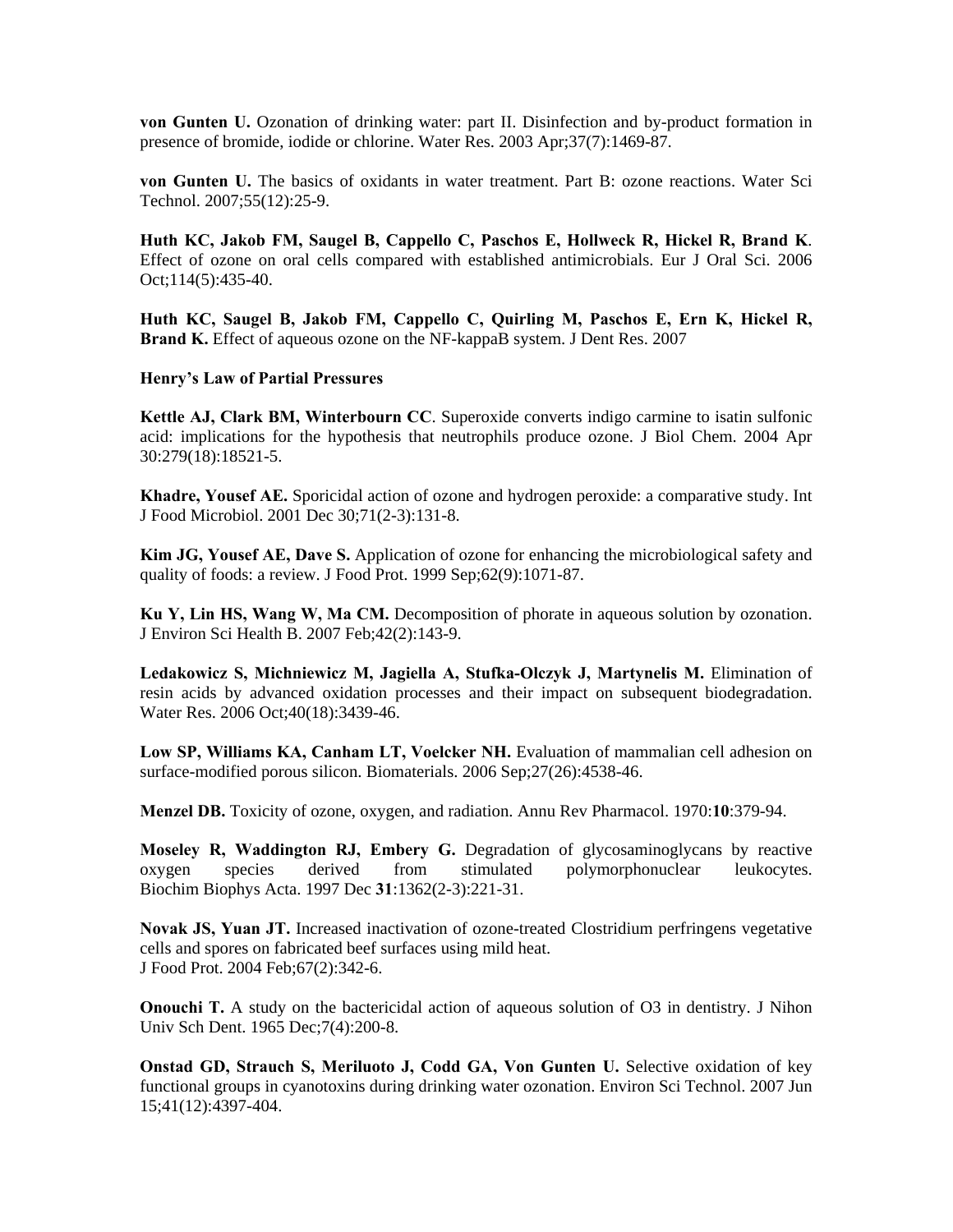**Pi Y, Zhang L, Wang J.** The formation and influence of hydrogen peroxide during ozonation of para-chlorophenol. J Hazard Mater. 2007 Mar 22;141(3):707-12.

Pryor WA, Church DF. Aldehydes, hydrogen peroxide, and organic radicals as mediators of ozone toxicity. Free Radic Biol Med. 1991;11(1):41-6. Review. Erratum in: Free Radic Biol Med 1992;12(5):451.

Pryor WA, Das B, Church DF. The ozonation of unsaturated fatty acids: aldehydes and hydrogen peroxide as products and possible mediators of ozone toxicity. Chem Res Toxicol. 1991 May-Jun;4(3):341-8.

Pryor WA, Stanley JP, Blair E. Autoxidation of polyunsaturated fatty acids: II. A suggested mechanism for the formation of TBA-reactive materials from prostaglandin-like endoperoxides. Lipids. 1976 May:**11**(5):370-9.

**Roehm JN, Hadley JG, Menzel DB.** Oxidation of unsaturated fatty acids by ozone and nitrogen dioxide. A common mechanism of action. Arch Environ Health. 1971 Aug:**23**(2):142-8.

Suarez S, Dodd MC, Omil F, von Gunten U. Kinetics of triclosan oxidation by aqueous ozone and consequent loss of antibacterial activity: relevance to municipal wastewater ozonation. Water Res. 2007 Jun;41(12):2481-90. Epub 2007 Apr 27.

**Sung M, Huang CP.** Kinetics of the degradation of 2-chlorophenol by ozonation at pH 3. J Hazard Mater. 2007 Mar 6;141(1):140-7

**akahashi H, Fujimoto C, Matsui H, Igarashi T, Shiwa T, Ohara K, Sugita T.** Anterior **T** chamber irrigation with an ozonated solution as prophylaxis against infectious endophthalmitis. J Cataract Refract Surg. 2004 Aug;30(8):1773-80.

Vestergard B. Establishing and maintaining specific pathogen free (SPF) conditions in aqueous solutions using ozone. Adv Space Res. 1994 Nov;14(11):387-93.

Wuhrmann K, Meyrath J. [Bactericide effect of aqueous ozone solutions.] Schweiz Z Pathol Bakteriol. 1955;18(5):1060-9.

Young SB, Setlow P. Mechanisms of Bacillus subtilis spore resistance to and killing by aqueous ozone. J Appl Microbiol. 2004;96(5):1133-42.

**Young JC, Zhu H, Zhou T.** Degradation of trichothecene mycotoxins by aqueous ozone. Food Chem Toxicol. 2006 Mar;44(3):417-24.

Baluja CH, Sánchez E. Evaluation of domestic ozonater for water treatment. Abstract: 4<sup>th</sup> International Symposia on Ozone Applications 2004, Havana City, Cuba. **Véliz E, Fernández LA, Bataller M, Amador A, Hernández C, Mora C, Pérez C, Álvarez C,** 

pathogenesis of periodontal diseases. Oral Dis. 2000 May:6(3):138-51. **Waddington RJ, Moseley R, Embery G.** Reactive oxygen species: a potential role in the